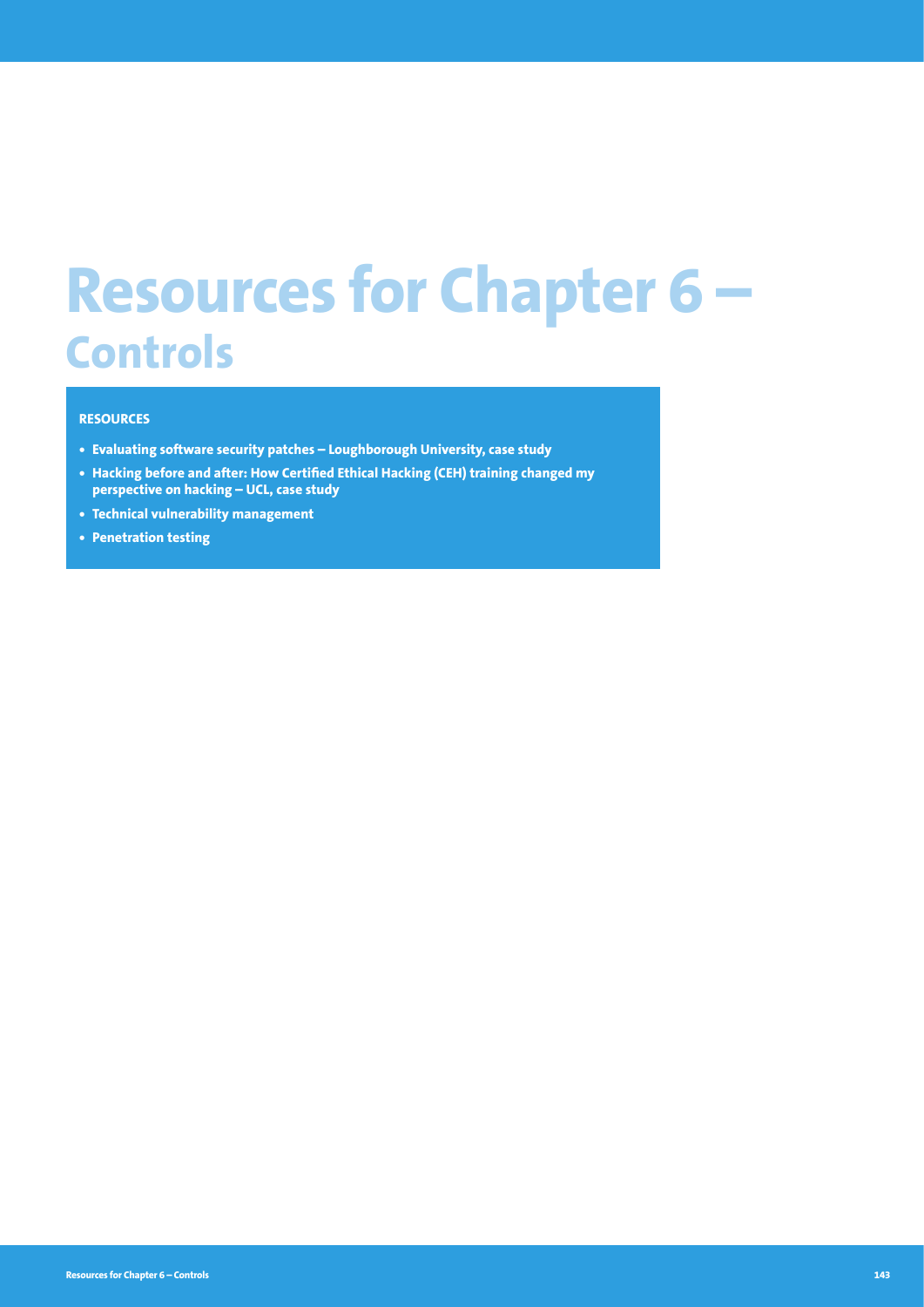# **Evaluating software security patches – Loughborough University, case study**

This case study describes the steps that Loughborough University took to mitigate risk when the Heartbleed OpenSSL vulnerability was disclosed.

#### **Patch Management**

Different teams within IT Services at Loughborough University take different approaches to how they manage patching of their services:

- Systems Team who predominantly manage Microsoft Windows Server environments have a cycle where patches are firstly deployed to non-critical systems within a test environment, secondly to critical systems within a test environment. This rollout cycle is then mirrored on production systems.
- Desktop Management Team use SCCM to manage patching on desktop systems. Their approach is to package security patches and updates within SCCM, deploy to a test machine to complete a full Q and A. Once this has been tested, patches will be deployed to IT Services managed machines and then out to the wider University one school at a time.
- Networks Infrastructure Team manages a large estate of Linux servers. As there is no scheduled release of Linux patches, systems use a list to inform administrators of outstanding patches. These are firstly tested within a test environment before being applied to production servers.

When out-of-band patches or patches to prevent zero day attacks are released, IT Security contacts within the department are called upon to evaluate the risk of a potential exploit depending on the systems which are vulnerable and the data stored on these systems.

Depending on the calculated risk, the security team will advise others within the University on how to mitigate this risk. The end goal will be to patch systems, but this is not always possible due to time of release etc.

The security team will also look to leverage border protection systems such as firewalls and IPS/IDS.

Evaluating and patching Heartbleed OpenSSL Vulnerability

On 7 April 2014, Heartbleed OpenSSL vulnerability was unleashed onto the Internet. The security team became aware of this via various sources, which are followed such as Twitter feeds, security blogs etc.

### **Step 1 – Evaluate and identify**

The first step in this process was to try and evaluate the vulnerability and the impact it would have on information systems.

Heartbleed was a vulnerability in OpenSSL, a popular cryptographic library which is used to secure communication across the Internet such as:

- Encrypting HTTPS traffic
- Encrypting emails and Instant messaging services
- VPN encryption

Its most popular use is with Apache web server software, which predominantly runs on Linux server to create HTTPS secure sites. Heartbleed exploits a SSL heartbeat process, in that once a secure connection has been established, periodic pings are sent to keep the encrypted tunnel alive. Specially crafting this ping packet makes the server return 64kb of data from its memory, this could include usernames, passwords, private keys etc. By sending this malicious ping packet multiple times, an attacker is able to rebuild the servers memory contents.

This vulnerability didn't just impact web services; appliances were also vulnerable such as:

- Routers / Switches
- Firewalls
- IPS/IDS
- Load balancers

Due to the nature of this vulnerability, SSL certificates were also deemed as being compromised. This meant that all SSL certificates on vulnerable services would need to be revoked and new certificates issues.

Internally this vulnerability was classified as critical due to the potential level of information disclosure that was possible. Luckily this vulnerability had been disclosed responsibly and patches were already available including a work around. Vendors such as Cisco, Juniper, F5, Palo Alto Networks were also releasing fixes for appliances.

Once the vulnerability was evaluated, the next step was to try and identify vulnerable hosts on the network. Simply getting back the version of OpenSSL would have identified if it software was vulnerable, but we could only do this on servers within our control.

The security team opted to use a script, which had been developed for NMAP, and were very quickly able to identify which hosts on the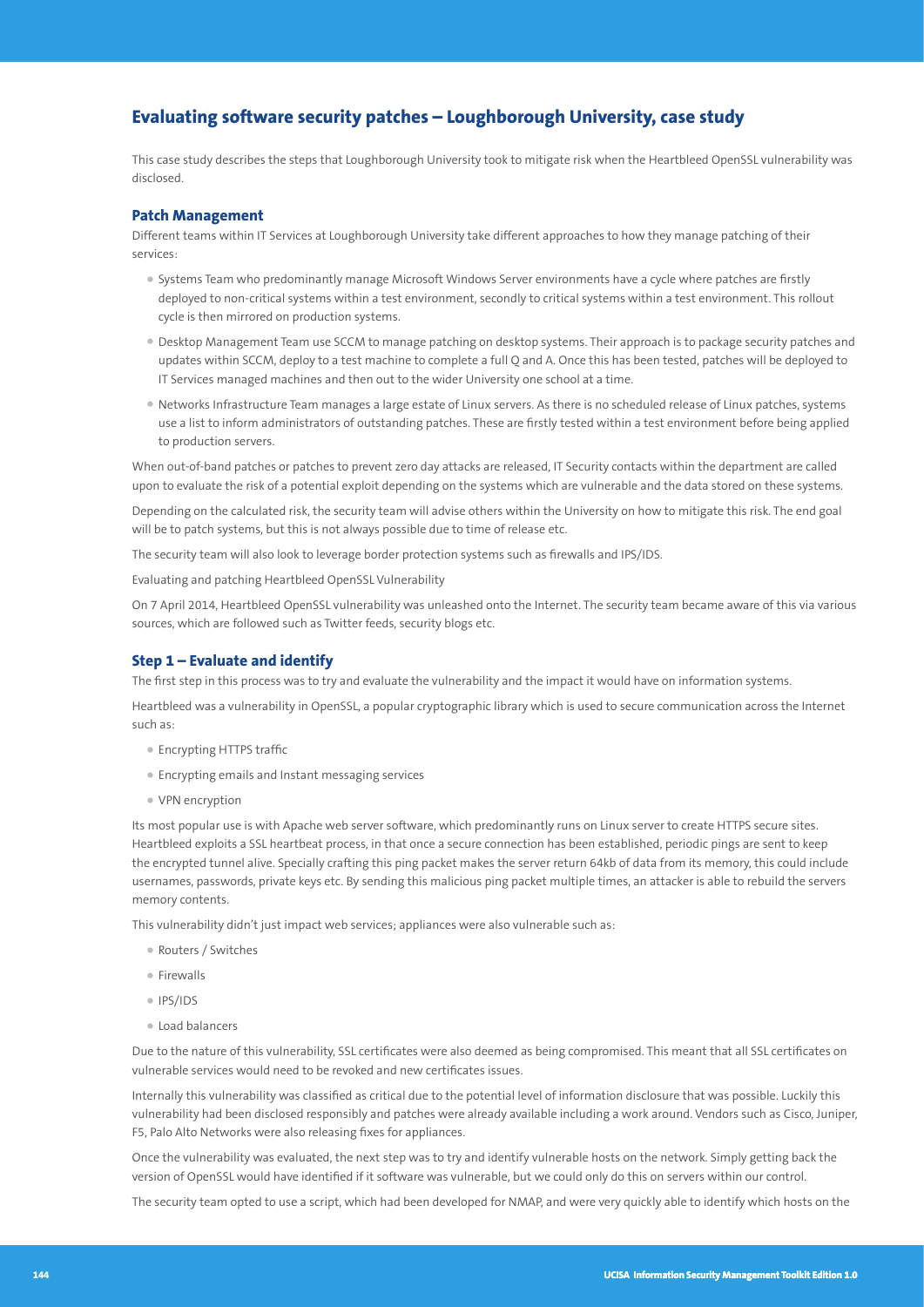network were vulnerable to this exploit.

#### **Step 2 - Communication**

From the scan of the network, as expected not all vulnerable hosts and or services were under the control of the department. Other schools and departments around the University were also hosting services.

Internal mailing lists are used to communicate vulnerabilities and releases of patches to the wider IT community within Loughborough University.

As this was more a Linux issue, it was decided to post information to the unix security mailing list. Information about the vulnerability, links to additional information and assistance from IT Services was communicated to IT Support staff across the University.

### **Step 3 - Patching**

At this point, the security team had already configured the IPS/IDS to block any attempts at exploiting the Heartbleed vulnerability externally. This helped remove the external attack vector. The risk remained high due to possible attacks from within the network.

Individual teams patching procedures had already begun within the department, once emergency change requests where approved and testing was complete; the fix was being rolled out onto production services.

Access to management interfaces on appliances followed best practice in that this traffic is completely separate to other business critical traffic and access to this network is heavily restricted to privileged personnel. Due to this, management interfaces were less of an issue and once vendors released updates to resolve the Heartbleed vulnerability, these were scheduled and deployed accordingly.

### **Step 4 – Follow up**

The security team continued to regularly scan the entire network for Heartbleed vulnerabilities. Where services were found to still be vulnerable, service managers were contacted to ensure patches were scheduled to be implemented.

Follow up communications was posted to the internal mailing lists informing server managers that Janet was offering free replacement for SSL certificates. Help was also offered to managers wanting there services scanned to ensure fixes had worked.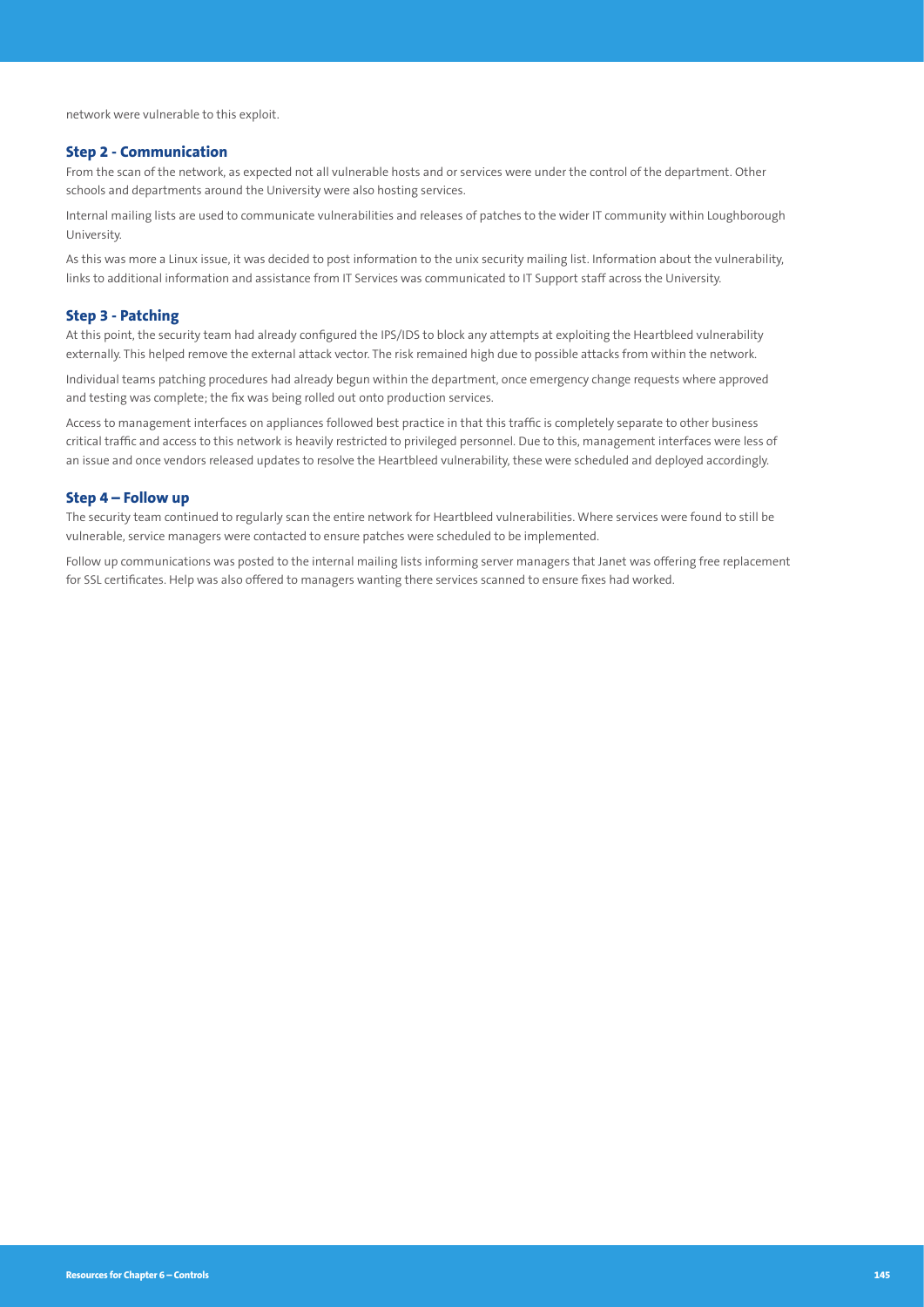# **Hacking before and after: How Certified Ethical Hacking (CEH) training changed my perspective on hacking – UCL, case study**

Austin Chamberlain, ISG UCL

I have been a sysadmin for almost all of my working career. I have a degree in computer science; I worked as a programmer for a year before moving on to system administration, and have worked as a sysadmin for 14 of the last 16 years.

## **Being a Sysadmin**

From a sysadmin perspective, security and hacking are viewed in a defensive or preemptive way. Best practice is to set up servers with strong passwords, regularly patch the servers, and work on the principle of least privilege and privilege separation. These measures are usually passive – once in place, it becomes standard working practice and doesn't require major thought to implement.

In the environments in which I have worked, password security has generally been good. Strong passwords are in use (varyingly) and storage of passwords has been good. Over time storage has improved greatly, with the adoption of tools like Keepass and Lastpass.

Regular patching is usually a work in progress. The structure is simple enough to set up, with WSUS for Windows servers and Satellite for RedHat servers. Even on systems where update processes require more sysadmin intervention, this can be automated with cron scripts or similar.

A frequent problem is older, unmaintained servers – as services are upgraded and servers are replaced, older servers remain in service to host a specific legacy application or code. Sometimes these services are business-critical, but resources are not available to upgrade and migrate the application to a newer system – or the people who wrote and understand the application have left, leaving a key application unsupported and stuck on a legacy server.

Least privilege and privilege separation are key concepts which should be emphasised. In my experience this is generally well handled, since it is mostly under the control of the sysadmin alone. If included as a routine design principle it becomes a habit for sysadmins without being onerous. I have on occasion been surprised where it hasn't been done – where a small amount of effort at the design stage could result in a large increase in overall system security.

#### **Being a hacker is easy**

As a sysadmin, I always thought of hacking as slightly esoteric and requiring specialist skills and tools. This is not, in fact, the case. Many of the techniques used are simple and obvious to a sufficiently evil-minded sysadmin. Some of them are relatively common as diagnostic techniques, and I have used some for years. Hacking involves pointing these techniques at systems you don't own. For example, I frequently confirm connectivity between two servers by testing ports with telnet; I'll use banner-grabbing to determine what is listening on a given port. Both of these are techniques used by hackers to get more information about a system to determine which exploits will work.

Hacking tools themselves cover a wide range; at one end there are simple tools which are easily available, or installed by default on many systems. Chaining these simple tools together can be used to compromise a server quite easily. This requires some technical knowledge as many of the tools rely on command-line usage, and usually shell access is the result. The main example of this is netcat, which combined with a vulnerability that allows remote code execution, can be used to establish a remote console connection.

At the other end of the range are the complex tools, which are sadly just as easily available. These don't even require the technical knowledge needed for simpler tools; generally a GUI provides all of the options. Some are perfectly legitimate security scanning/testing tools; nmap and Nessus are good examples, since these will only provide information. Tools like Cain&Abel are slightly more suspect; although there are legitimate uses for this, cracking passwords does not come up that often. Metasploit is the black hat tool of choice; this performs the full spectrum of hacking techniques with a few clicks, ranging from system/service discovery, to compromise, to postcompromise exploitation (shell/desktop access, file transfer, keylogging, screen capture).

#### **Ethical hacking is harder**

It is harder to hack in an ethical and systematic way, to produce a useful report on the vulnerability of a given server with the end goal of improving security. Black hat hackers of whatever kind - script kiddies, criminals, foreign government agents - are unlikely to care about the stability of a system unless they are trying to hide their tracks … and a complete wipe of the system will hide tracks quite effectively.

For this reason ethical hacking combines the diligence of the sysadmin with the creativity and lateral thinking of a hacker. This is not a particularly difficult or rare combination, but it does require a step-by-step procedure of experimental testing, and it takes time to develop both the mindset and the process.

Overall, then, hacking is a growing threat which is becoming more accessible to unskilled users. Protecting against it is strengthened by good procedures, which if they become habit will make any organisation reasonably secure. This can be supplemented and improved by security guidance and penetration testing - but only ever supplemented. A poor base security cannot be improved much after the fact!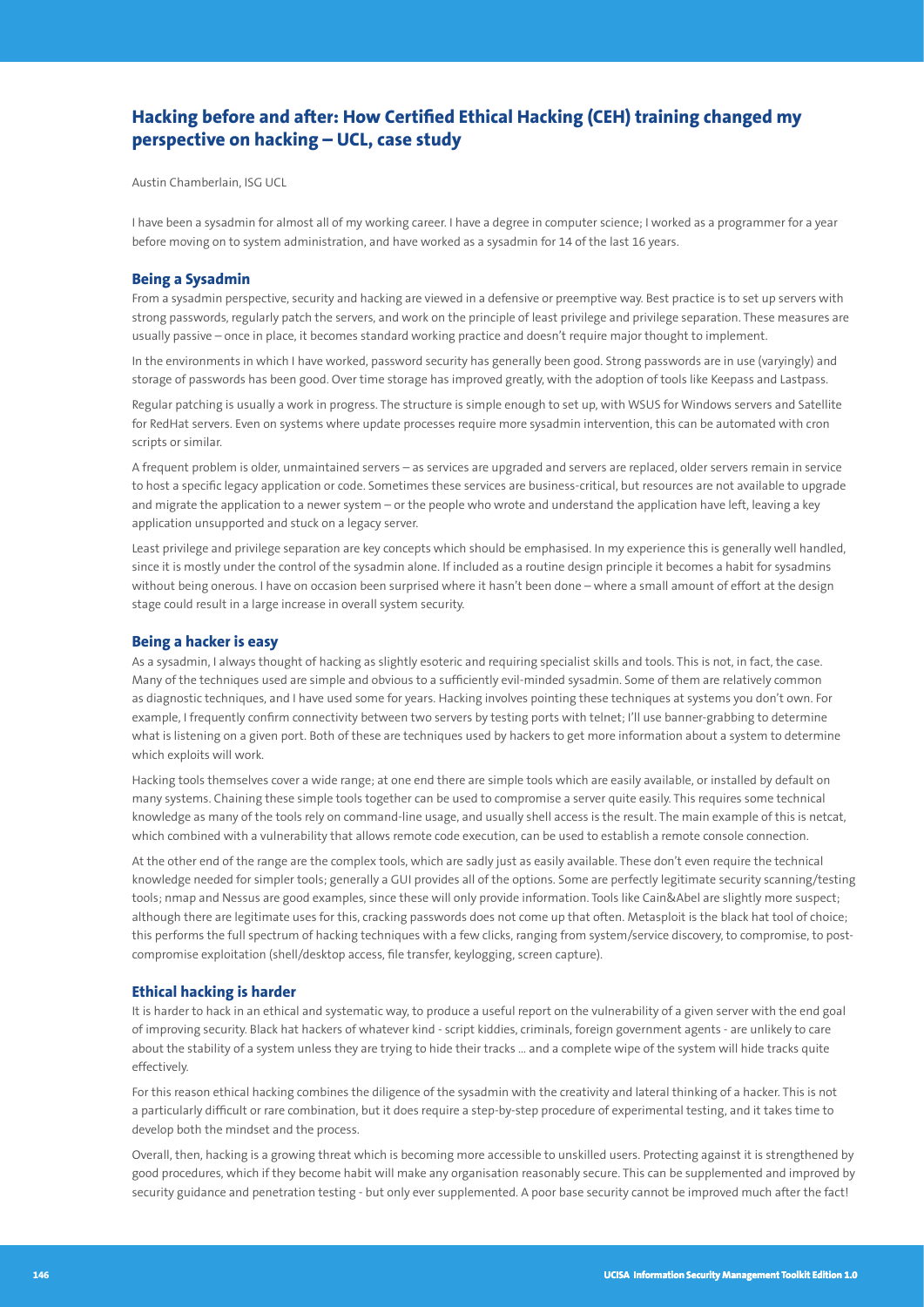# **Changing Perspectives**

- Good practice is vital, and if enforced by policy and inculcated by training, can become habit.
- Patching automate. Make it routine. Enforce by policy. Do whatever needs to be done to make this happen regularly and frequently.
- Password strength and least privilege design don't require much effort, and greatly increase security.

Hacking is easy and automated. Tools are free and widely available. It's not a matter of if you'll be attacked, it's a matter of how much you're being attacked right now!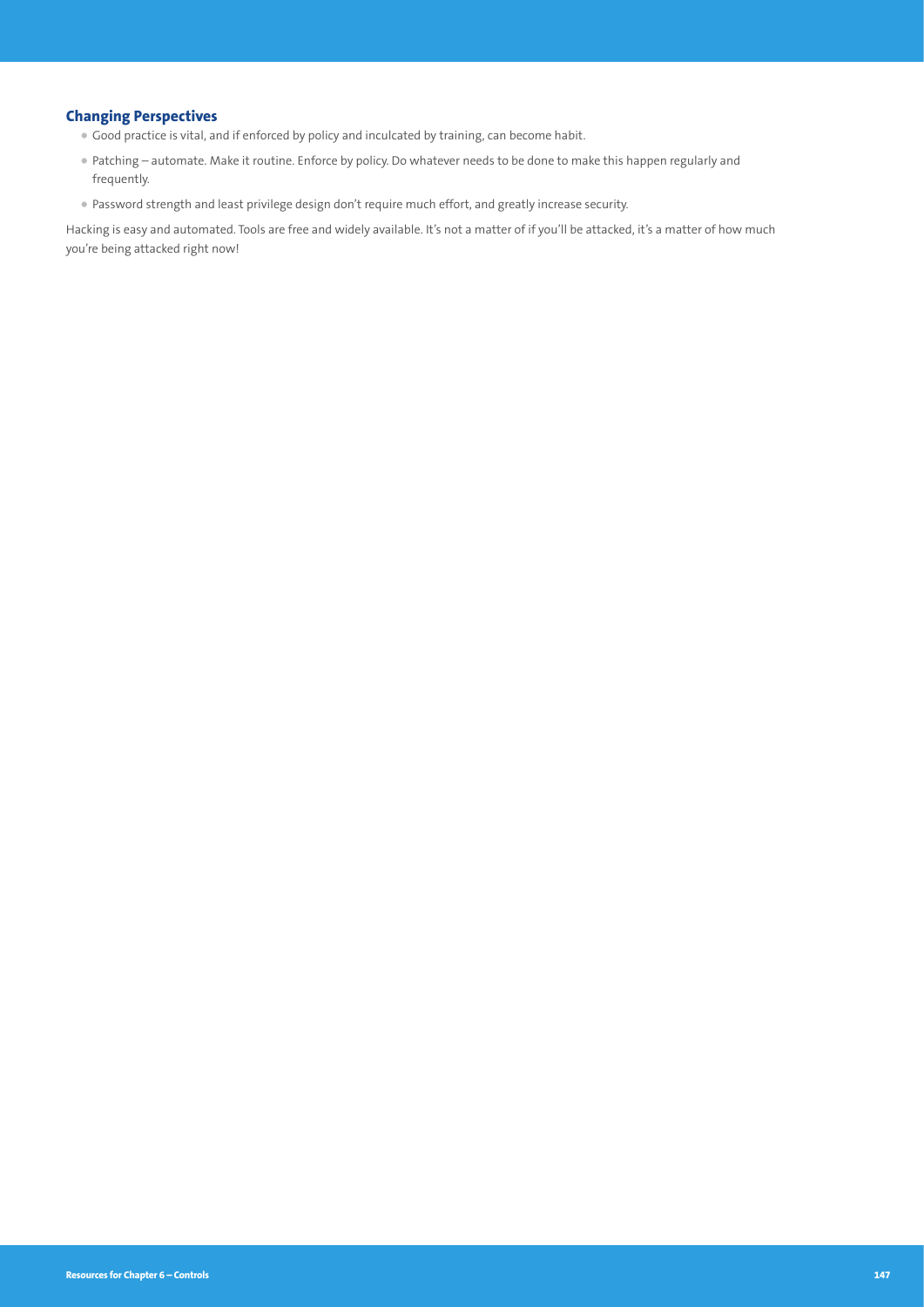# **Technical vulnerability management**

## **Vulnerability Management**

#### **Key Points**

- Reduce the risks organisations face resulting from exploitation of technical vulnerabilities.
- Allow organisations to setup a vulnerability scanning framework.
- Assist organisations in developing a patch management policy.
- Support organisations in procuring penetration testing services.

#### **Introduction**

A vulnerability is defined in ISO/IEC 27000 as "*A weakness of an asset or a group of assets that can be exploited by one or more threats*".

Vulnerability management is the process in which vulnerabilities in Information Systems are identified and the risks of these vulnerabilities are evaluated. This evaluation leads to correcting the vulnerabilities and removing the risk or a formal risk acceptance by the management of the organisation.

Vulnerability management provides visibility into the risks of assets deployed on the network.

#### **Why we need vulnerability management**

A vulnerability management process should be part of an organisation's effort to control information security risks. This process will allow an organisation to obtain a continuous overview of vulnerabilities in their IT environment and the risks associated with them. Only by identifying and mitigating vulnerabilities in the IT environment can an organisation prevent attackers from penetrating their networks and obtaining information

#### **Vulnerability scanners and their risks**

As vulnerability management is the process surrounding vulnerability identification, it is important to understand how vulnerability scans are performed and what tools are available. Today, the level of technical expertise required to operate a vulnerability scanning tool is low.

There are risks involved with vulnerability scanning. Since vulnerability scanning typically involves sending a large number of packets to systems, they might sometimes trigger unusual effects such as, for example, disrupting network equipment. In order to cover these risks, it is always important to inform stakeholders within the organisation when vulnerability scanning is taking place.

#### **Roles and Responsibilities**

When building a vulnerability management process, the following roles should be considered within the organisation:

- **Security Officer**: The security officer is the owner of the Vulnerability Management process. This person designs the process and ensures it is implemented as designed.
- **IT Security Engineer**: The IT Security Engineer is responsible for configuring the vulnerability scanner and scheduling the various scans.
- **Service Manager**: The Service Manager is responsible for the Information system being vulnerability scanned and the information stored on the system. This role should decide whether identified vulnerabilities are mitigated or their associated risks accepted.
- **IT Systems Engineer**: The IT Systems Engineer role is typically responsible for implementing remediating actions defined as a result of detected vulnerabilities. In most cases, this is likely to be multiple Systems Engineers which could also be spread over multiple teams or departments.

In many organisations the role of the Security Officer and Security Engineer is one.

#### **Vulnerability Management Process**

When developing a vulnerability management process, the following phases should be considered:

- 1. Planning and preparation;
- 2. Vulnerability Scan;
- 3. Remediation actions;
- 4. Rescan.

## **Planning and Preparation**

The first phase in the vulnerability management process is preparation. Initial scans should start with a small scope to prevent being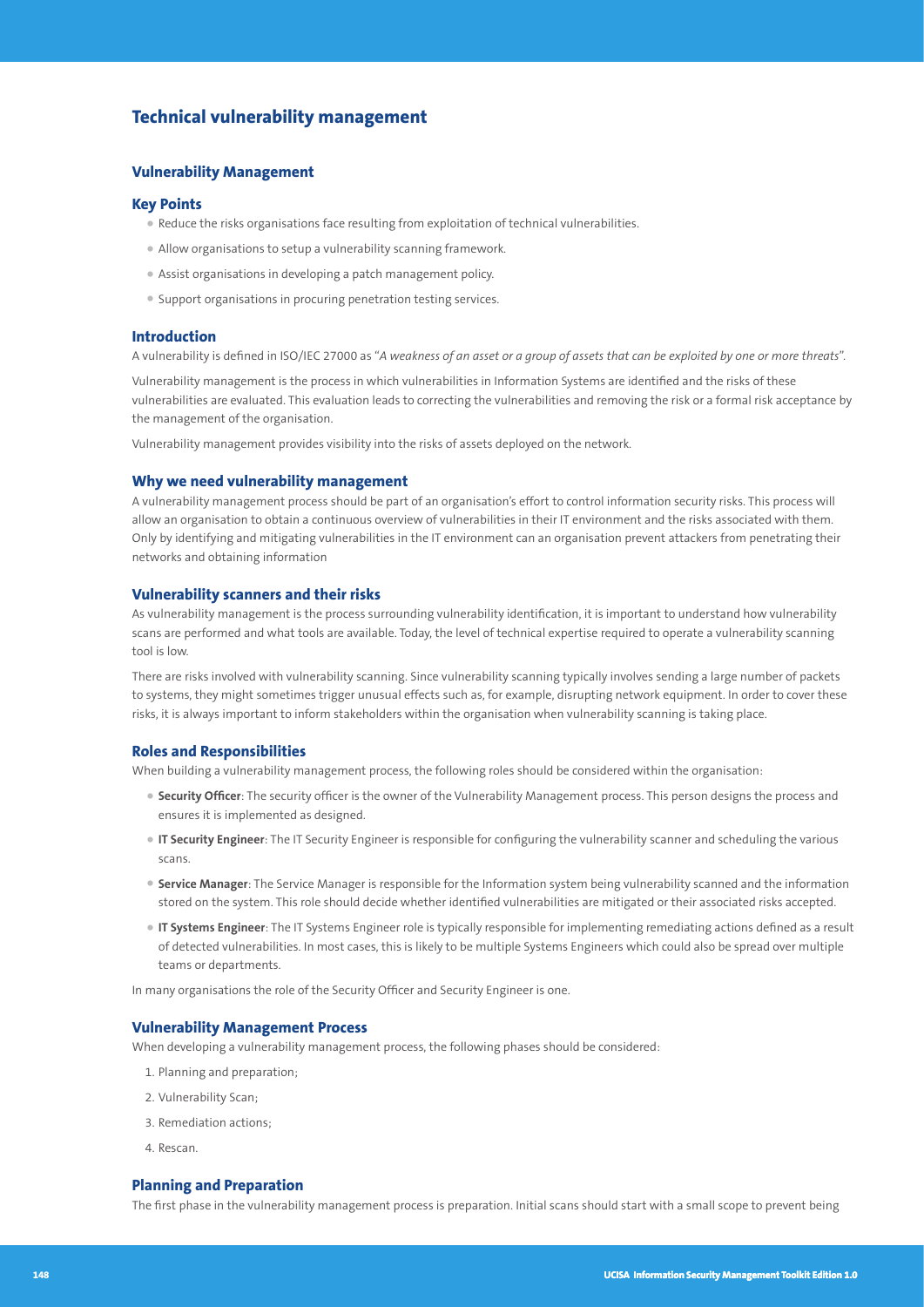overwhelmed with hundreds of vulnerabilities. It is important to obtain agreement on which systems/services should be included and excluded from the Vulnerability Management Process.

The first step in this process is defining a scope. The following information should form part of the scope:

- Proposed vulnerability scan date;
- Whether the vulnerability scan is going to be an internal scan or an external scan. An internal scan would be conducted as an authenticated network users, where as an external scan would be conducted from outside of the firewall;
- Whether the scan is going to be an authenticated or unauthenticated. An authenticated scan would be where credentials are provided to login to the application or operating system, whereas an unauthenticated scan would test the authentication process;
- Is this an infrastructure scan or applications scan. An infrastructure scan would check the network footprint of the host or service being tested whereas an application scan would focus on the specified application.

Depending on where the organisation sees the risk will influence the scope; for example some organisations see external threats as the biggest risk and would therefore prioritise Internet facing services.

Once the scope has been defined, this should be distributed to Service Managers. It is very important to get buy-in from service managers and provide them with plenty of notice about upcoming vulnerability scans. It is the responsibility of the Service Manager to liaise with stakeholders to inform them about upcoming vulnerability scans. Depending on the criticality of the system, service managers may have requirement for example not to scan systems during the clearing process.

Plan for unexpected events which might lead to delaying a vulnerability scan depending on the nature of the event. Allow service managers to propose another suitable scan date.

If services are deemed too risky for vulnerabilities scans; this risk needs to be highlighted and the risk accepted by the appropriate senior management. Additional protection will need to be implemented such as ACLs and no external access to mitigate against internal and external threats.

# **Vulnerability Scan**

Once the preparation is complete, the next phase is the initial vulnerability scans are performed. Any issues, which occur during the initial, scans such as systems becoming unavailable or poor application response should be recorded since this may happen on future scans. In this case actions may be defined to reduce the impact of future scans on the stability or performance of target systems.

Vulnerability scanning tools offer a wide range of reporting options to visualize the results. It is necessary to utilize these to create reports depending on the audience:

- **Security Officer/Engineer** Interested in the risk the organisation is currently facing, this risk includes the number of vulnerabilities identified and the severity/risk ratings of the identified vulnerabilities.
- **Asset Owner** Overview of the vulnerabilities in the systems they are responsible for.
- **Systems Engineer** Technical information about the vulnerabilities identified as well as recommendations for mitigation and improvement.

#### **Remediation actions**

In this phase, the Service Manager will work with the Security Officer/Engineer to define remediating actions. The Security Officer/ Engineer will analyse the reported vulnerabilities and work with Systems Engineers to determine the associated risk and provide input on risk remediation. The risk will depend on factors such as CVSS (Common Vulnerability Scoring System) score for the vulnerability, publicity of the vulnerability, the Security Officer/Engineers personal experience and the classification of information stored on the system.

### **Vulnerability remediation matrix**

| Information Classification | <b>Critical Vulnerability</b> | High risk vulnerability | $\mid$ Medium risk vulnerability $\mid$ Low risk vulnerability |             |
|----------------------------|-------------------------------|-------------------------|----------------------------------------------------------------|-------------|
| Highly confidential        | Remediate                     | Remediate               | Remediate                                                      | Remediate   |
| Confidential               | Remediate                     | Remediate               | Remediate                                                      | Recommended |
| Not classified             | Remediate                     | Remediate               | Recommended                                                    | Recommended |

Depending on the risk, clear timelines should be provided on when remediating actions should be implemented. Sufficient time should be allowed taking into account the technical nature of the remediation and the organisations change management policies.

If remediation is not possible, this risk should be acknowledged and senior management should made aware. This risk should be documented and accepted via the organisation's risk acceptance process. Compensating controls should be identified in order to mitigate/remove the risk without correcting the vulnerability.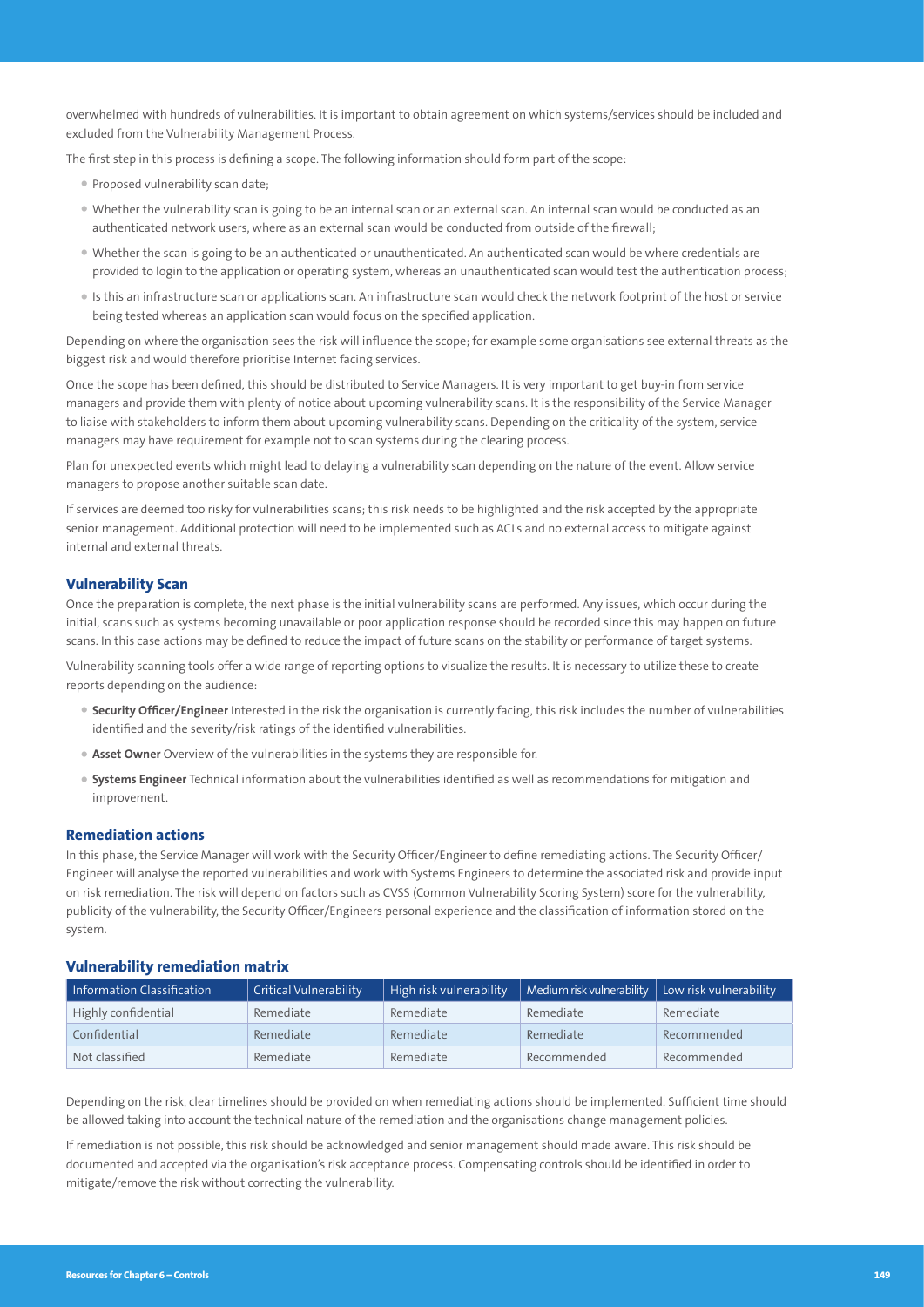#### **Rescan**

Once vulnerabilities have been remediated, a scan should be scheduled to verify the remediating actions have been implemented. The rescan should be carried out using the same vulnerability scanner, configuration and policy. The same reports should be generated as those created during the initial vulnerability scan.

The next set is for the Service Manager and the Security Office to define a schedule on how often a vulnerability scan should be carried out against systems. In order to establish a robust vulnerability management process, it is recommended scheduled scans should be conducted weekly or monthly. This will ensure rapid vulnerability detection allowing the organisation to implement mitigation controls in a timely fashion and reducing the risk.

#### **Patching**

# **Introduction**

Patch management is a security best practice designed to proactively prevent the exploitation of known vulnerabilities in information systems within the organisation. The result is to reduce the time and money spent dealing with vulnerabilities and the exploitation of these vulnerabilities. Proactively managing vulnerabilities within information systems will reduce or mitigate the potential for exploitation therefore reducing staff effort in responding after exploitation has occurred.

Patches are additional pieces of code developed to address problems in software. Patches can enable additional features or address security flaws within software. Vulnerabilities are flaws that can be exploited by a malicious entity to gain greater access or privileges. Not all vulnerabilities have patches available; therefore systems administrators must also be aware of other methods of mitigation.

Timely patching of security issues is critical to maintaining the operational availability, confidentiality and integrity of information systems.

## **Key Principles**

New patches are released daily and it is becoming very difficult to keep abreast of all the new patches and ensuring proper deployment in a timely manner. The following high-level key principles can be used to help mitigate the risk of such exploitation.

- The organisation should have a patch management policy, which should be able to identify which patches need to be/have been applied;
- Only software needed to deliver the organisation's business should be installed. This would reduce the number of patches which need to be applied;
- Only the latest stable releases of software should be used;
- The sources of patches should be confirmed and should be evaluated before being applied to the live environment;
- Patches should be deployed as soon as possible to reduce the exposure times to known vulnerabilities;
- A good update and patch process should be encouraged to make it difficult for potential attacks to be successful.

## **Types of Patches**

The organisation should ensure the following information technology infrastructure is covered by the patch management policy:

| <b>Type</b>                            | Patch                                   |  |
|----------------------------------------|-----------------------------------------|--|
| Computers/Servers                      | BIOS, firmware, drivers, hypervisors    |  |
| <b>Operating Systems</b>               | Patches, service packs, feature packs   |  |
| Application Software (databases)       | Patches, service packs, feature packs   |  |
| Installed Applications (Java, Adobe)   | Patches, service packs                  |  |
| Routers and Switches                   | Firmware                                |  |
| Firewall, IPS/IDS and URL Filtering    | Firmware, definition updates            |  |
| Anti-virus and Anti-spyware            | Data files and virus definition updates |  |
| <b>Printers and Scanners</b>           | Firmware and drivers                    |  |
| Bespoke or in-house developed software | Patches, service packs, feature packs   |  |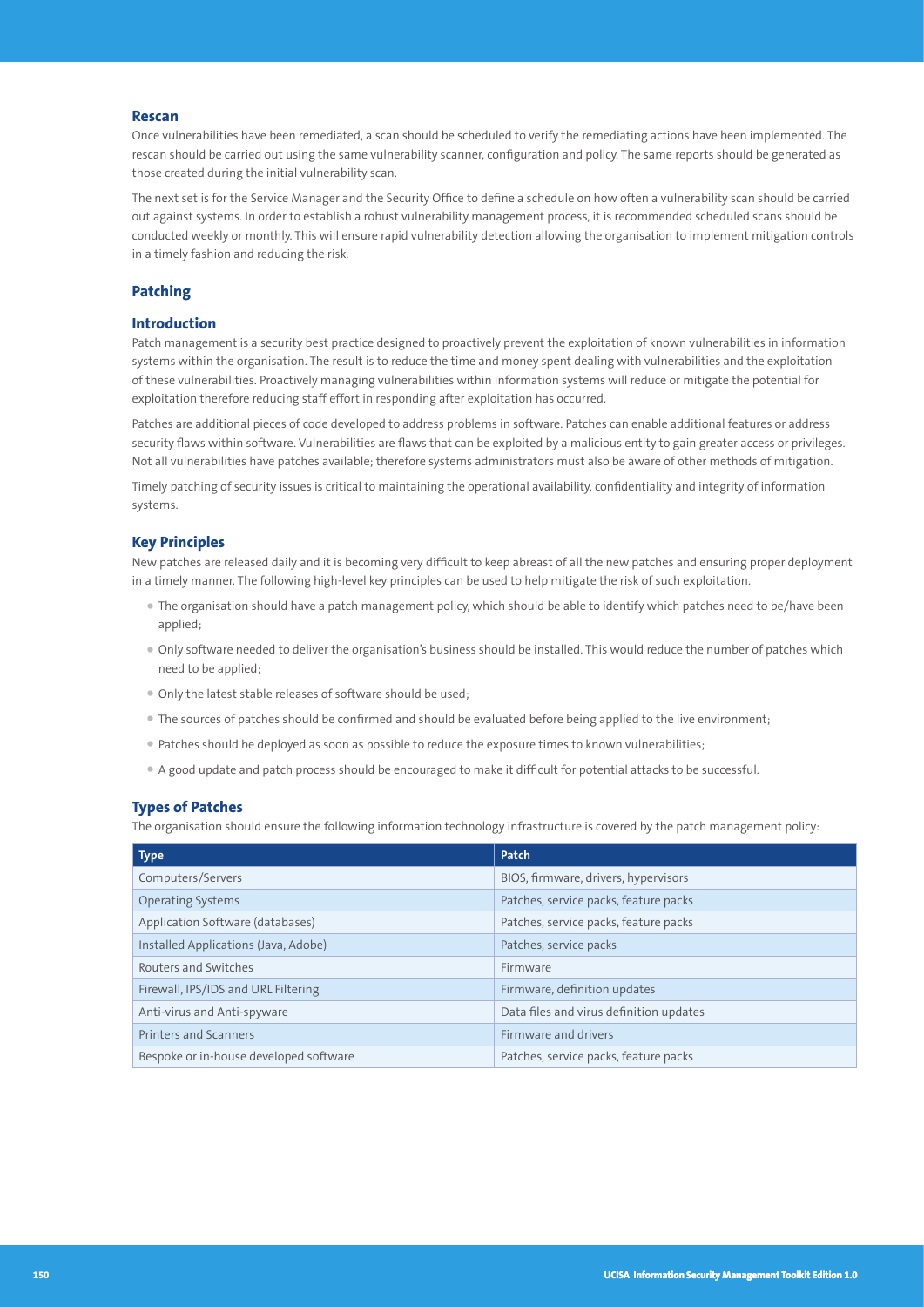# **Penetration testing**

#### **Introduction**

The purpose of performing a penetration test is to verify the new and existing applications, networks and systems are not vulnerable to security risks which could lead to unauthorised access to sensitive information. A penetration test is also PCI DSS requirement 11.3.

A penetration test should be considered after a vulnerability scan has been completed and any issues identified are resolved or mitigated. A penetration test would identify vulnerabilities, which are unknown or have been missed by the scan. Depending on results it may also highlight where a Vulnerability Management process might be failing.

#### **What is and isn't a penetration test**

A penetration test is an authorized, scheduled and systematic process of using known vulnerabilities in an attempt to perform an intrusion into a host, network or application resource. It usually involves the use or automated and manual tools to test resources.

A penetration test is not an uncoordinated attempt to access an unauthorized resource.

# **Penetration Testing Types**

There are two types of penetration test, which can be conducted, black box and white box testing.

- **Black Box** This form of testing requires no previous information and usually takes the approach of an uninformed attacker. The penetration tester has no previous knowledge about the target system, network or application.
- **White Box** This form of testing provides information to the penetration tester about aspects of the system or application they are testing. This could be usernames and passwords to access the system, information on how the application is built such as database access etc.

#### **Internal or External Penetration Testing**

The threat the organisation is trying to replicate should factor into the decision on how the tests should be conducted. External testing is intended to identify vulnerabilities against hosts and or services, which are accessible via the Internet. Internal testing is intended to identify vulnerabilities with physical access, exposure to social engineering and vulnerabilities to systems, which are accessed via an authorised network connection.

#### **Penetration Testing Scope**

Along with the type of testing to conduct, organisations need to decide what they wish to test against, whether it be network testing or a specific application. Other considerations should be whether the testing is conducted internally or externally.

- **Network Penetration Testing** This will test all services, which are offered by the organisation via the Internet. These include email, DNS, firewall effectiveness and web services. This type of test would also indicate vulnerable software and firewall misconfigurations.
- **Application Penetration Testing** This type of test could be conducted either internally or externally depending on its availability and testing would be limited to the specified application. An example might be a web application.
- **Social Engineering Penetration Testing** This type of test focuses on identifying and verifying vulnerabilities associated with employee's ability to understand documented policies and follow procedures and security best practices.

#### **Consideration for using third parties**

If the organisation has decided to use a third party to conduct the penetration tests, some effort should be made to confirm the qualification of the company. What are the qualification of the employees and their backgrounds and reference sites. The following penetration testing qualification might be useful to look for when selecting a partner to work with:

- CHECK certified
- Tiger Scheme certified
- CEH (Certified Ethical Hacker) certification

When provisioning a penetration test using an external testing company, ensure a detailed scope of work has been provided and that it meets all of the organisation's testing needs. The following information should form the scope of work:

- What is going to be tested (infrastructure or application test and whether this is an internal or external test) and the type of test (black or white box).
- When is the tests going to be conducted
- Who is the lead contact at the organisation and contact details
- Who is the lead tester and contact details